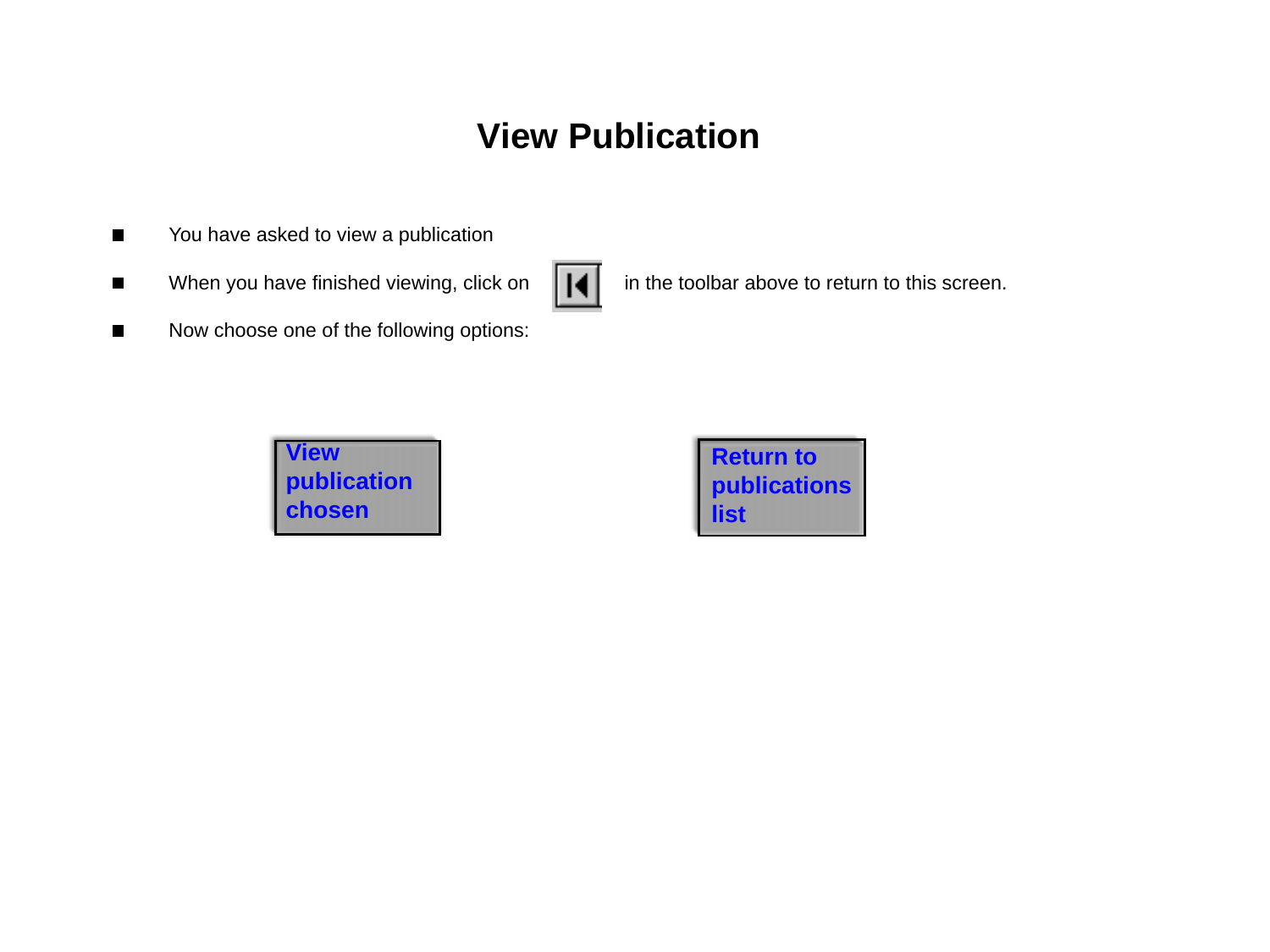#### <span id="page-1-0"></span>**... FROM THE EUROPEAN CONCRETE BUILDING PROJECT**



#### **Introduction**

The European Concrete Building Project is a joint initiative aimed at improving the performance of the concrete frame industry.

The principal partners in the world's most ambitious concrete research programme are:

**British Cement Association Building Research Establishment Ltd Construct - the Concrete Structures Group**

**Reinforced Concrete Council Department of the Environment, Transport and the Regions**

The programme involves the construction of a series of full-sized concrete structures in the Large Building Test Facility at Cardington, where they are being subjected to comprehensive testing of the building process and of their performance.

With support from the DETR and the Engineering and Physical Sciences Research Council, the first of these buildings, a seven-storey in-situ flat slab concrete frame, was completed in 1998. The results of investigations into all aspects of the concrete frame construction process are summarised in this series of Best Practice Guides.

These Guides are aimed at all those involved in the process of procurement, design and construction of in-situ concrete frames. They should stimulate fundamental change in this process in order to yield significant improvements in the cost, delivery time and the quality of these structures.





# **Concreting for improved speed and efficiency**



*Figure 1: Organisations and facilities involved in the concrete procurement process*

#### **This Guide provides recommendations for improving the efficiency of the concreting process whilst maintaining quality**

#### **Key messages**

Achieving optimum efficiency and quality of the concreting process on site requires consideration of:

- The concrete procurement process as a whole (Figure 1).
- Interactions between concreting and inter-related construction processes (Figure 2).
- The use of performance-based concrete specification.

## **Best practice**

When planning the concreting process, the following aspects should be considered:

- Specified properties of hardened and fresh concrete.
- Selection of the concrete supplier.
- The method of handling /transporting the concrete on site.
- Reinforcement densities and congestion of reinforcement.
- Appropriate compaction, curing and finishing methods.
- Pour sizes and construction joints.
- Use of special concretes and innovative methods.
- Implications of interactions with other construction activities that may share resources.
- The overall construction programme.
- Appropriate communication methods.





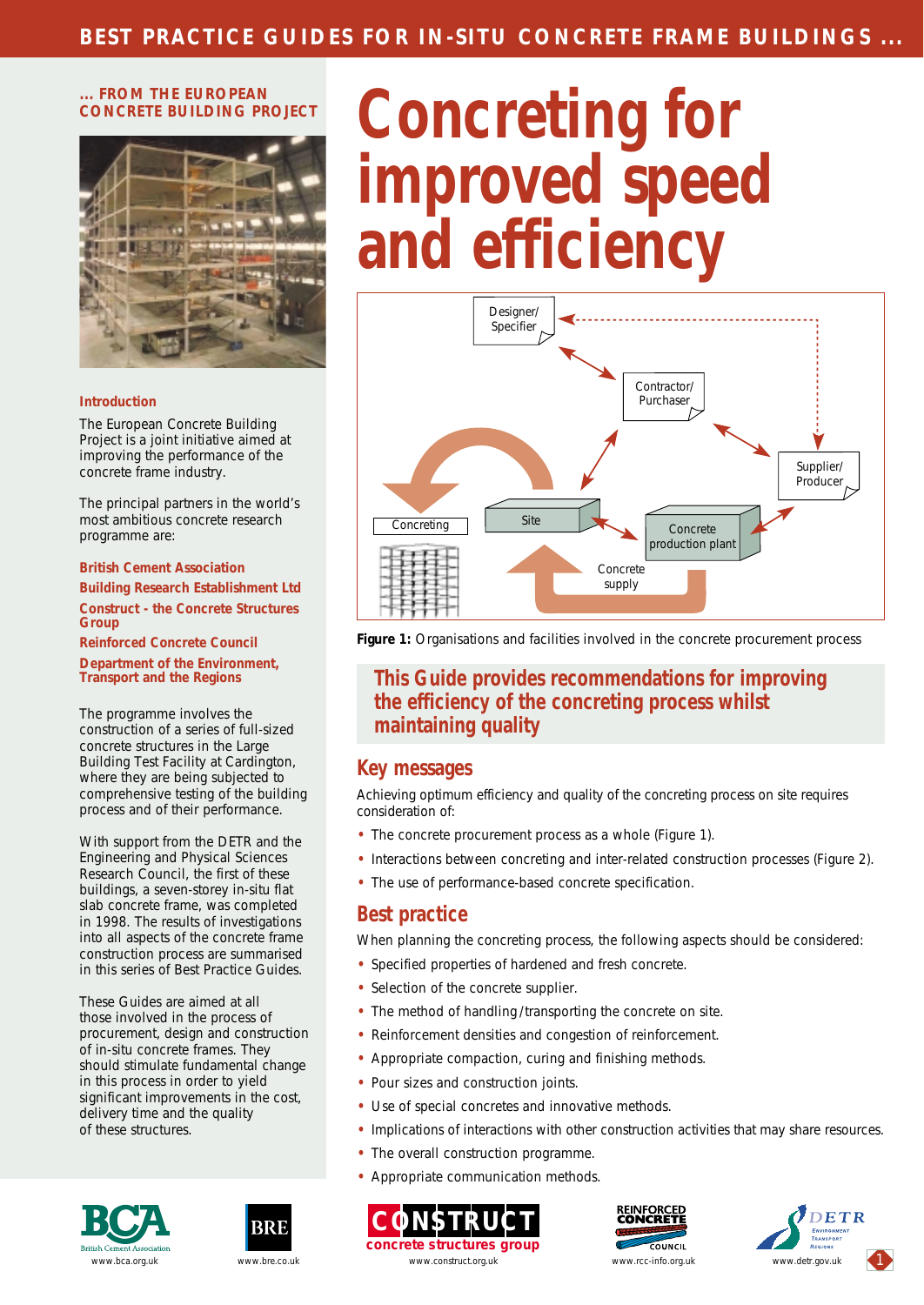## <span id="page-2-0"></span>**Specification**

Concrete specifications should be in accordance with BS 5328: 1997, *Concrete,* Parts 1 and 2 as referenced by the *National Structural Concrete Specification for Building Construction,* (NSCS, Reference 1). The specification documents should be concise and complete as given in NSCS Part 2. This enables the supplier to immediately consider the specification data without having to first interpret a new format.

Specifications should be performancebased. They should state the required properties of the hardened and fresh concrete, but should otherwise be free of unnecessary restrictions. This means that much of the responsibility for ensuring that these qualities are achieved lies with the supplier. This is appropriate, since the concrete supplier is producing concrete on a daily basis and therefore is likely to have much greater expertise relating to concrete production than any other party in the construction process. Under BS 5328, performance specified concretes are categorised as either designed or designated mixes.

The workability specified for the concrete must be appropriate for the intended placing method. The addition of water on site should be avoided wherever possible and must not be seen as a substitute for specifying the correct workability in the first place.

Where there are many separate concretes specified within a project, it may be more efficient to rationalise these by merging those with similar performance requirements. This will result in reduced risk of confusion and possibly economies of scale in batching.

Concrete specification can be made more efficient by using software tools, e.g. ConSpec (for more information see the Ready-mixed Concrete Bureau's website at www.rcb.org.uk).

## **Concrete supply**

To achieve the most efficient concreting, potential concrete suppliers must be supplied with the concrete specification as well as additional information such as the proposed volumes, pour rates and placing method. They may request further information or may make suggestions for improvement (e.g. further rationalisation) before providing a quotation and mix design information.

When selecting a concrete supplier, the primary issue other than cost is the ability to supply at the required rate, particularly for large pours. The provision of a backup supply should be considered by the purchaser in case the primary plant fails.



*Figure 2: Issues and interactions affecting optimisation of concreting process for in-situ concrete frames. Key influences are highlighted*

| <b>Table 1:</b> Influence of pour size on aspects of slab construction for the ECBP in-situ frame |  |
|---------------------------------------------------------------------------------------------------|--|
|---------------------------------------------------------------------------------------------------|--|

|                                                                             | Single pour    | Two pours on<br>separate days | Four pours on<br>separate days                             |
|-----------------------------------------------------------------------------|----------------|-------------------------------|------------------------------------------------------------|
| Each pour achievable within a<br>working day                                | Just           | Yes, easily                   | Yes, easily                                                |
| Supporting columns required to be<br>complete before slab pour              | AII            | Over half                     | Over a quarter                                             |
| Can proceed with next level of<br>columns before slab completed             | N <sub>0</sub> | Yes                           | Yes                                                        |
| Columns (above) poured at same<br>time as slab (if same specification)      | <b>No</b>      | Possible                      | Possible                                                   |
| Formwork required                                                           | Full slab area | Two-thirds of<br>slab area    | One-third of<br>slab area                                  |
| Construction joints                                                         | <b>None</b>    | One                           | <b>Three</b>                                               |
| Efficient use of pump hire                                                  | Yes            | Less                          | Much less                                                  |
| Need for additional safety provisions<br>(e.g. edge protection)             | <b>None</b>    | Some                          | Considerable                                               |
| More even use made of site resources<br>(plant, operatives, materials etc.) | N <sub>0</sub> | Yes                           | Yes (closer to a<br>continuous manu-<br>facturing process) |

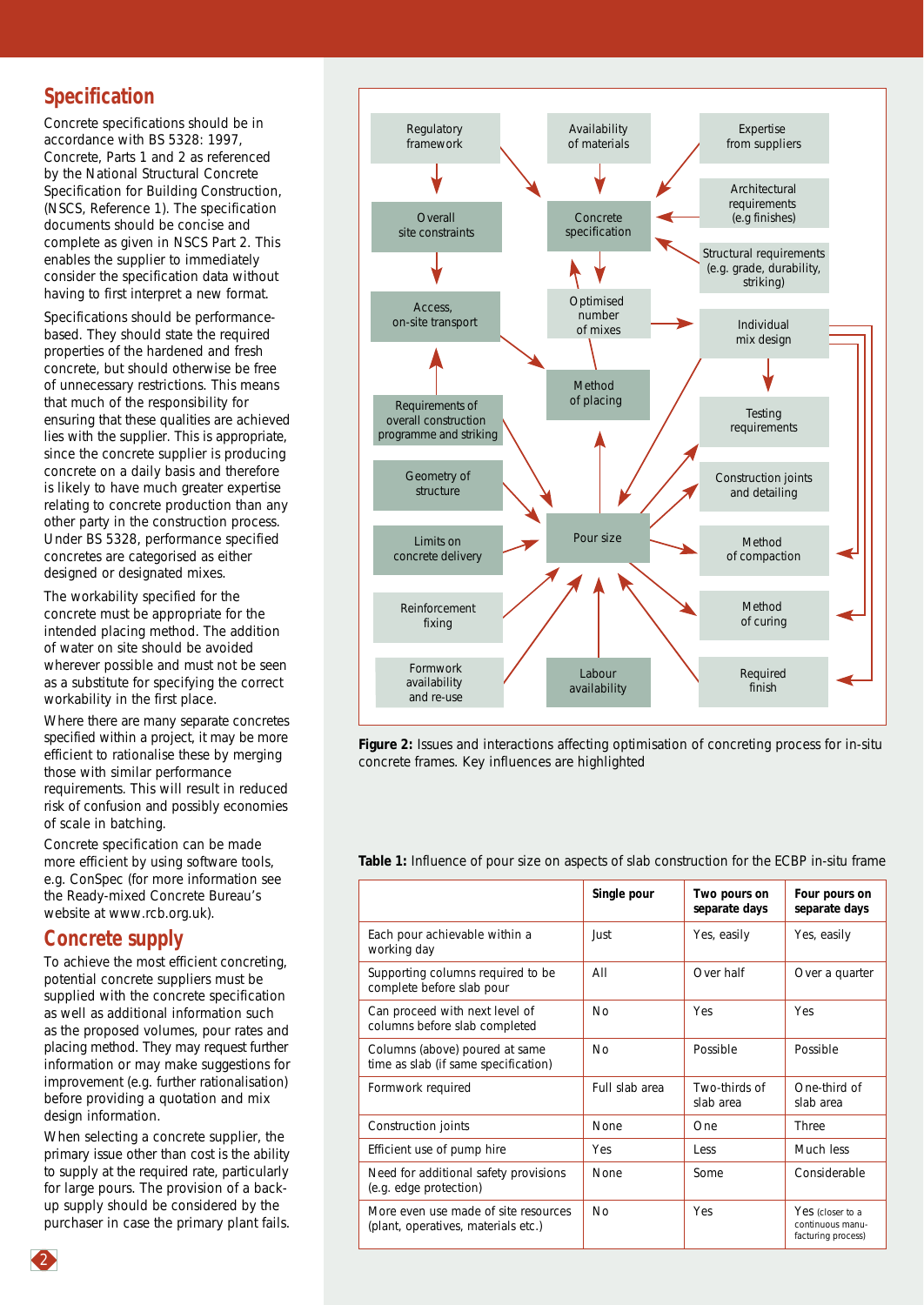#### **Handling, transporting and placing concrete on site**

Access for the ready-mixed concrete truck should be provided as close as possible to the required location in the structure. It may be possible to discharge concrete directly from the truck into foundations and column bases, but for other components a means of transporting the concrete from the truck discharge point to its required location in the frame will be required.

The two methods of transporting concrete that are most applicable to multi-storey frame construction are:

- 1. **Pumping.** A truck-mounted (or occasionally static) concrete pump is sited at ground level with its delivery boom and/or hoses deployed so that concrete can be pumped directly to where it is required in the frame. The input hopper of the pump is topped-up from truck-mixers.
- 2. **By skip.** A site crane hoists a skip from ground level (where it is filled with concrete from a truck-mixer) to the required location in the frame.

A typical in-situ reinforced concrete flat-slab frame has two primary structural components: columns and slabs (with or without downstands). The volume of these components is significantly different and they are best considered separately. For example, the European Concrete Building Project frame at Cardington consists of seven flat slabs each with 20 columns. Each floor has a volume of about  $165 \text{ m}^3$ , whereas the columns for each floor have an overall volume of only 9  $m^3$ .

#### **Slab concreting**

The volume of concrete required is a major factor affecting the planning of slab concreting operations. Daily pouring rates and hence slab concreting times can be determined from considering the limits on the supply, handling on site, and placing and finishing requirements. It may be possible to pour an entire slab in one day, but it could be more cost-effective to split the pour across two or more days.

Pumping is an attractive method for placing concrete in slabs, since a relatively high rate of almost continuous placing is possible. The pump can be located where two truck mixers can discharge simultaneously into its hopper, resulting in a zero changeover time. Little or no use is made of site cranes, which are therefore available to work elsewhere on the site. Breaks in placing are required only to connect or disconnect pipework as the placing front moves across the slab.

However, using a skip for slab pours should still be considered. This will make continuous use of a site crane, but if the crane would otherwise be idle during the concreting operation it would be an efficient use of this resource. The rate of placing is likely to be significantly less than that possible by pumping since the placing is not continuous. This can be alleviated by using the largest capacity skip that can be hoisted by the crane or by using additional skips. As the frame rises, the time taken to hoist the skip to the slab will increase.

Both pump and skip placing will benefit from a planned progression across the slab. In general, pumping should be started in the corner most distant from the pump and worked backwards toward it in a swathe of a convenient width, reducing the length of the pipeline as required. For skip placing, the swathes should be aligned in such a way that the most frequent movements of the crane are rotational.

#### **Column concreting**

In contrast to slab concreting, that for columns may involve small volumes of concrete. For example, at each level of the in-situ frame at Cardington, the total volume of concrete for the columns was 9 m3. There were 20 columns and seven sets of formwork available, so the concrete was supplied and placed on three separate days, each delivery being 3 m3 (i.e. half a truckload).

Overall speed of construction should be balanced against other costs. For example, these columns could have been poured on two separate days if ten sets of formwork had been available; in which case each concrete delivery would have been 4.5 m<sup>3</sup>. One or two days would possibly have been cut from the construction programme, but formwork costs would have increased. On the other hand, concrete costs might have decreased due to fewer part-load surcharges.

#### **Pour sizes and construction joints**

Ideally, each structural component of a building would be cast monolithically, but this is often not practicable. The NSCS, Part 1, Table 1 (Reference 1) suggests limits on pour sizes for walls and slabs, although these can be exceeded by agreement. In general, a pour should be achievable within a working day. Above ground level, a pour for the floor slabs of a typical frame can be over 500 m<sup>2</sup> in area and up to 30 m in any dimension (the ECBP in-situ frame was 30 m by 22.5 m or 675 m<sup>2</sup>). Construction joints are acceptable provided they do not

compromise the performance of the structure. Even when the use of a construction joint is not intended, the possibility of an unexpected cessation of a pour should be planned for.

The size and number of pours for each floor slab of a multi-storey frame affects the overall progression of construction, particularly the processes related to formwork and reinforcement. For example, each slab of the ECBP in-situ frame was cast in a single day, but this major pour could have been split into two or four pours, each carried out on separate days. To determine which approach is most efficient it is necessary to consider the cost implications of the points of comparison listed in Table 1.

## **Compaction**

Adequate compaction is essential to ensure that the concrete performs satisfactorily in the completed structure. Under-compacted concrete will have reduced strength and /or durability, and may be of unacceptable appearance. Appropriate compaction equipment must therefore be available when it is required and concrete-placing personnel should be trained to use it correctly

The poker vibrator is likely to be most appropriate compaction device for in-situ reinforced concrete frames. Beam vibrators or hand tamping can be used to compact and finish the top surfaces of slabs, but a poker vibrator will still be required to ensure that adequate compaction is achieved through the full thickness and at the edges.

## **Finishing**

The finish required for a frame will be specified within the overall specification for the structure. It will be at least Type A for formed finishes and U1 for unformed finishes (References 1 and 2). These will generally be adequate where the concrete surfaces are to be covered by cladding or raised floors etc, as is often the case for office buildings. If the concrete surface is to be visually exposed, or is to be directly fitted with a floor covering, then a higher quality finish may be required. This should be specified in the NSCS, Part 2, *Project specification*.

## **Curing**

Curing involves preventing the loss of moisture from the concrete after casting. This can best be achieved by protecting exposed surfaces.

It may also be desirable, or even essential, to control the temperature of the concrete to ensure that cement hydration proceeds at an acceptable rate. In winter, the